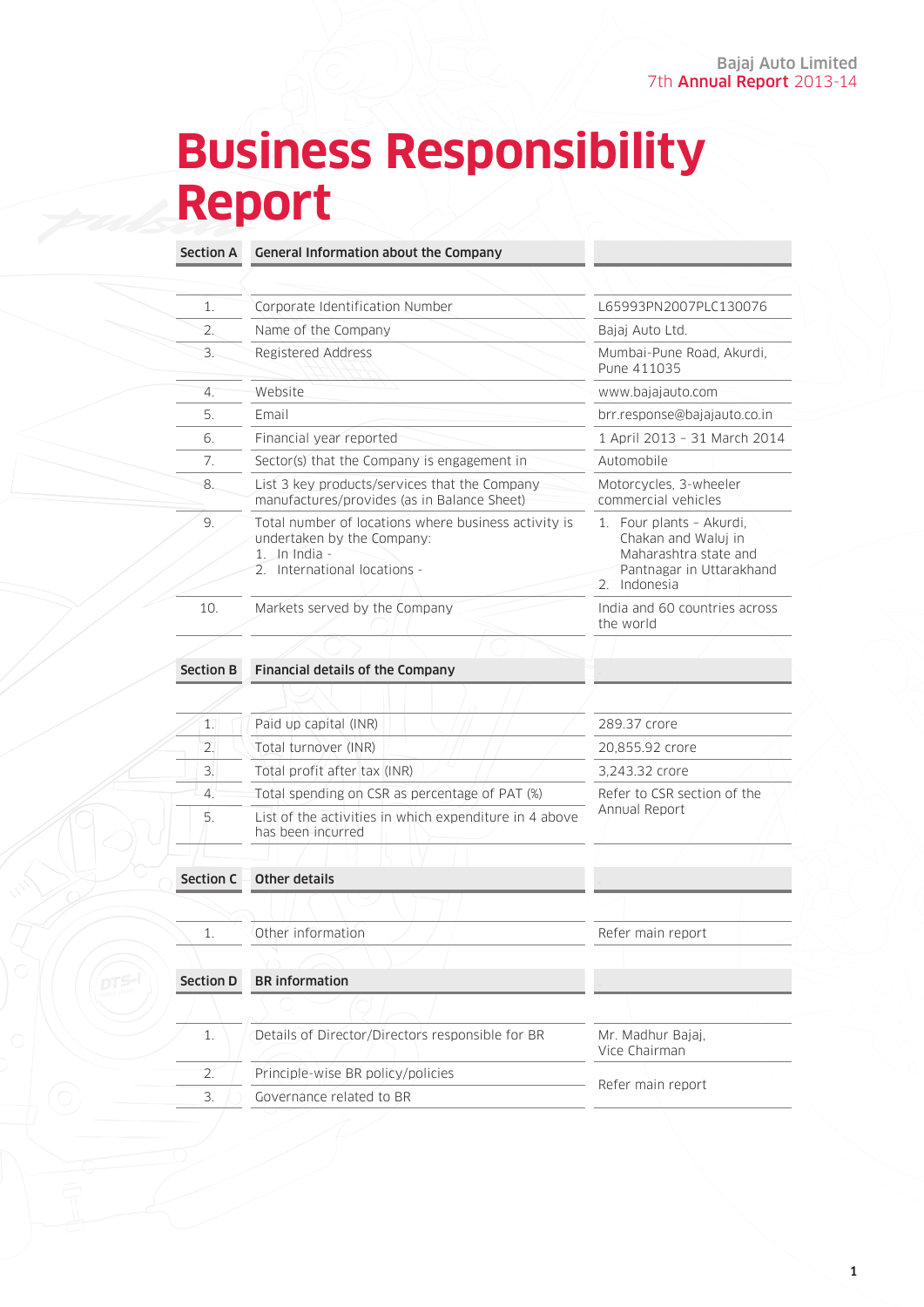# **Introduction**

The Securities and Exchange Board of India (SEBI) has mandated the top 100 listed entities, based on market capitalisation on the BSE and NSE, to include a Business Responsibility Report (BRR) as part of their Annual Report.

Bajaj Auto Ltd. (BAL) published its first BRR for the financial year 2012-13 as per the framework suggested by SEBI. This is the Company's second BRR for financial year 2013-14, presenting the key initiatives in line with the 'National Voluntary Guidelines on Social, Environmental and Economic Responsibilities of Business' (NVGs), released by the Ministry of Corporate Affairs in July 2011.

BAL has a strong presence across India in the sports and commuter motorcycle segments as well as the commercial vehicle segment. It exports to 60 countries across Latin America, Africa, South Asia, Middle East and Europe. The Company's plants are located in the industrial estates of Waluj (Aurangabad), Akurdi (Pune) and Chakan (Pune) in Maharashtra and Pantnagar in Uttarakhand. It has an extensive network of dealers and distributors across India and in its export markets.

# Section E Principle-wise Performance

#### Principle 1: Businesses should conduct and govern themselves with Ethics, Transparency and Accountability

BAL considers ethical conduct, transparency and accountability as a fundamental element in all its business activities. The Company has created a culture of integrity, trust and credibility and believes that this framework of values has facilitated the creation/building of an enhanced working world. BAL carries out business activities in line with these values and principles, which are set out in the Company's Code of Conduct (CoC). The Code serves as a common reference document for all of the Company's employees and is applied in the day to day decision making and in dealing with stakeholders. The CoC consists of good working norms, cultural norms and integrity norms, each aspect being elaborated alongwith the mechanism for dealing with violations of various norms.

BAL also has a separate Code of Conduct for its Directors and Senior Management. It specifies that "Directors and Senior Managers shall observe the highest standards of ethical conduct and integrity and shall work to the best of their ability and judgment". All Directors and Senior Managers confirm their compliance with this Code on an annual basis at the end of each financial year.

The CoC also encompasses Grievance Redressal Policy and Whistle-blower Policy which provide due mechanism for employees to raise grievances and bring forward any concerns to the Management's notice. The Grievance Redressal policy mechanism is meant for personal grievances that are not addressed through modes of counselling, feedback etc. Whistle-blower policy enables any employee to report to the Management any concerns about unethical behaviour, actual or suspected fraud or violation of CoC or Ethics Policy. The mechanism safeguards employees against victimisation and the policy has been appropriately communicated to the employees within the Company. An enforcement committee comprising of representatives from the Senior Management is in place to address the violation of norms and complaints and take appropriate action within a specified time frame. There were no shareholders/consumer complaints through the Grievance Redressal policy and Whistle-blower policy in 2013-14.

In support of the initiative taken by World Economic Forum (WEF), with a view to strengthening the efforts to counter bribery and corruption, the Company is a signatory to the "Commitment to anti-corruption" and is supporting the "Partnering Against Corruption – Principles for Countering Bribery" derived from Transparency International's Business Principles. This calls for a commitment to two fundamental actions viz. a zero-tolerance policy towards bribery and development of practical and effective implementation program.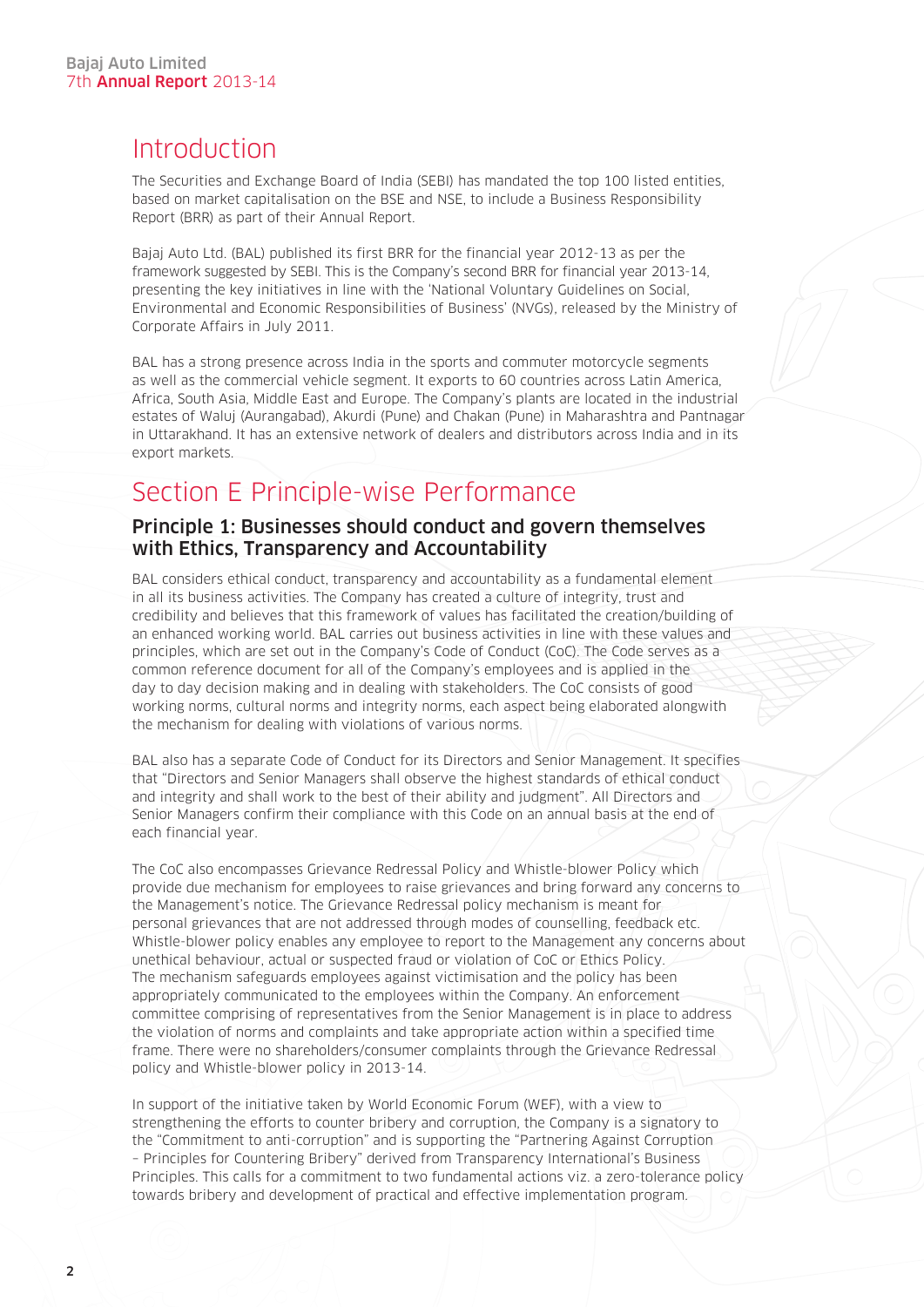#### Principle 2: Businesses should provide goods and services that are safe and contribute to sustainability throughout their life cycle

BAL is conscious of the environmental impacts across the life cycle of its automobile products, and constantly works on improving sustainability performance within its sphere of influence in its value chain.

### Reducing environmental impact

All products designed by the Company comply with the Indian Central Motor Vehicle Rules (CMVR) for specific environmental concerns. This includes regulating tail-pipe emissions of air pollutants such as Carbon Monoxide (CO), Hydro-carbons (HC), Nitrogen oxides (NOx) gases as well as particulate matter. In addition, several of its product lines, including Pulsar 200 NS, Discover 125 ST, Boxer BM 150 and Quadricycle RE 60 meet the stricter European regulations regarding emissions, noise and safety.

BAL has conducted an intensive study to identify cost effective solutions for different models in order to meet the new BS IV regulations for 2-wheelers, proposed to be implemented from April 2016. For internal evaluation of performance and durability, BAL carries out tests on representative models, partially modified to meet BS IV compliance standards.

All the models of BAL comply with BS III norms and are certified by the Automotive Research Association of India (ARAI). They also comply with mandatory COP (Conformity of Production) requirements. Models which are exported to advanced markets are compliant with Euro III emission norms.

Continuous efforts are carried out to improve drivability, driver ergonomics, fuel efficiency and durability of 3-wheeler models.

## India's first Quadricycle

The RE 60 is a key product in our efforts to reduce our environmental impact. It has fuel efficiency over 35 km/l, which is about 80% better than typical small cars. It is also 30% lighter than the lightest car. RE 60 utilises DTS-i engine technology for clean combustion and has close control on fuel quantity by using a Fuel Injection system. Additionally, the product complies with and is certified for WVTA (Whole Vehicle Type Approval) by the European homologation authorities.

# Sourcing

BAL has adopted a Green Purchasing Policy which outlines the Company's commitment to conserve energy, water and the natural environment across its entire supply chain. BAL continually endeavours to source key automotive parts from vendors who have incorporated environmental friendly and clean technologies and who actively pursue energy and water conservation as a management initiative. All major vendors are certified for ISO14001/OHSAS as per table given below.

| <b>Vendor Cluster</b> | No. of vendors certified |  |
|-----------------------|--------------------------|--|
|                       |                          |  |
| Chakan                | 30                       |  |
| Waluj                 | 37                       |  |
| Pantnagar             | 15                       |  |
| Total                 | 82                       |  |

From the various energy saving initiatives adopted at vendors end, 12 lakh units (kWh) have been saved in 2013-14 by casting vendor cluster. In addition, water conservation was taken up as a BAVA (Bajaj Auto Vendors Association) initiative at Waluj and Chakan Cluster. Reduction of 35% and 17% respectively has been achieved at Waluj and Chakan Cluster.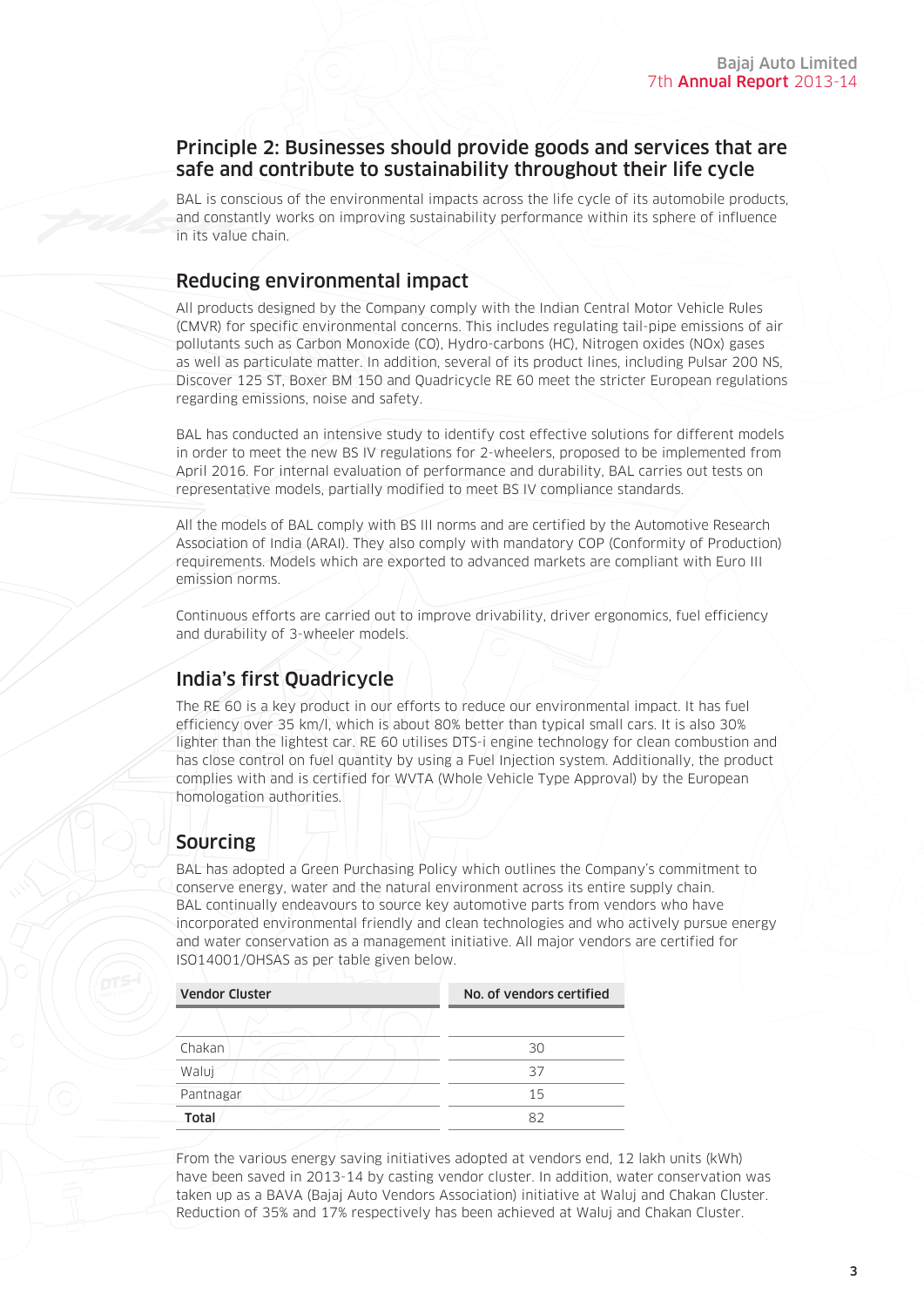BAL has adopted a Total Productive Maintenance (TPM) policy in its operations, which has also been followed by its vendors for more than a decade. This has led to enhanced equipment efficiency, operating rates, human efficiency and cost efficiency. Until the last financial year, the TPM policy was being practised by Tier 1 vendors. It has now been extended to the Tier 2 vendors as well. As on date, 141 Tier 1 vendors and 33 Tier 2 vendors are practising TPM. BAL assesses its vendors on the improvement targets given to them on a yearly basis. Furthermore, in order to appreciate their efforts, BAL has adopted vendor recognition system. Based on the various productivity initiatives adopted by the vendors in their operations, they are awarded with BAL TPM or BAL TPM Excellence Award. Till March 2014, 87 vendors have been awarded TPM award and 36 vendors have been awarded TPM Excellence award.

BAL has formed the Bajaj Auto Vendors Association (BAVA) with the objective of extending good manufacturing practices, followed at BAL, to its vendors. It also helps in preventing interface losses between BAL and vendors. BAVA organises training programs for members on TPM techniques, quality improvement, daily work management, logistics improvements etc. 135 vendors out of 337 are part of BAVA. BAVA initiatives are driven by respective cluster monthly meeting with BAL plant and Purchase. The interaction also includes sharing of initiatives in terms of TPM, Energy and Technical Developments adopted by BAL/vendors.

BAL extends its high performance culture to vendors by conducting the 'Cluster Kaizen Competition' every quarter, in which vendors from different clusters are evaluated based on their new initiatives/good practices adopted and accordingly awarded for the 'Best Kaizen'.

The Company encourages procurement of goods from vendors who are based locally around its manufacturing locations. Presently 70% of the procurement is carried out locally at each plant, leading to a significant positive impact on the local economy and minimisation of transportation related greenhouse gas (GHG) emissions.

#### Principle 3: Businesses should promote the well-being of all

BAL strongly believes that the well-being and motivation of its workforce is an essential ingredient for a successful business and continuously focuses on employee engagement by implementing various policies and programs.

The permanent workforce at BAL grew by 2.3% reaching a figure of 8,219. The number of women employees in the permanent workforce went up to 66 (30% rise over last year). All the four plants have registered trade unions.

In a distinct initiative of identifying future leaders, more than 500 employees from the middle management level were evaluated through BAL's Leadership Competency Framework, resulting in structured development plans for these employees grouped under four methods: job rotation, special assignments for specific skill set development, coaching and training.

With a view of assuring better security for women across the organisation, the Prevention of Sexual Harassment (POSH) Policy was adopted.

BAL launched the Corporate Hospitalisation Benefit Scheme this year in collaboration with Bajaj Allianz Insurance, covering all its staff and their families for cashless treatment at a large number of networked hospitals, as well as reimbursement of expenses for treatment at other hospitals.

All unionised workers in BAL plants are covered under the Hospitalisation Welfare Scheme for critical illness. The scheme is helpful for the workers by providing them with financial support in case of any critical illness which requires significant funding for treatment. BAL has also started "Annual Health Check-up Scheme´ for all employees who have attained age of 40 years. Based on the annual health check-up results, appropriate medical consultation from the renowned doctors is being arranged for the employees for necessary guidance and medication. Besides the health aspect, work-life balance is also taken into consideration and necessary inputs are shared with employees time to time. This has not only helped for assessment of the individuals' health but also encouraged our employees to adopt the healthy life style.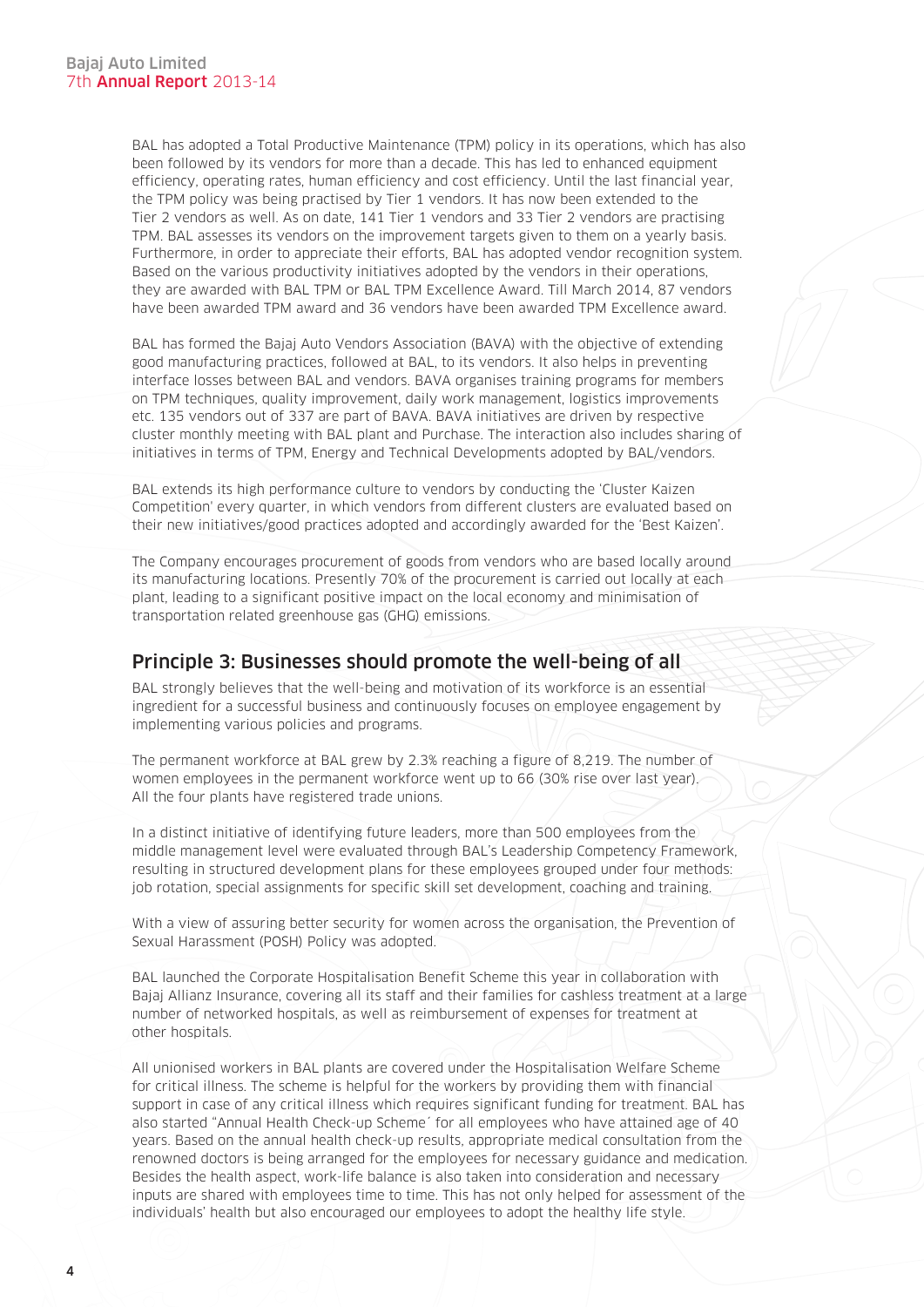Around 70% of the permanent workforce received training through 262 programmes conducted internally and externally in classrooms and outbound format. Trainings for skill and knowledge improvement are imparted to all employees as part of a structured and well-defined development roadmap. Safe working condition is a key focus across all manufacturing activities; hence safety trainings form an important component of BAL's employee training program.

BAL follows a high-performance culture emanating from a structured goal setting process and transparent performance rewards. A high level of employee engagement has resulted in substantial drop in attrition rate in 2013-14.

#### Principle 4: Businesses should respect the interests of, and be responsive towards all stakeholders, especially those who are disadvantaged, vulnerable and marginalised.

BAL has historically believed in aligning business practices with societal needs and expectations. The Company strongly believes in working with the economically weaker sections of societies to support their growth and lead to the overall development of the nation. This objective is reflected in the extensive activities being carried out by the Bajaj Group's Public Charitable Trusts.

BAL has adopted a Code of Conduct for Affirmative Action since 2006. As per this code, the Company is committed to preferring a business partner belonging to a socially disadvantaged section of the society, given other business considerations being equal.

| <b>Employee category</b>                | <b>Permanent employees</b> | Temporary employees<br>(including trainees and<br>contract employees) |
|-----------------------------------------|----------------------------|-----------------------------------------------------------------------|
|                                         |                            |                                                                       |
| Total recruitment 2013-2014             | 330                        | 1.696                                                                 |
| Number of female employees              | 12                         | 158                                                                   |
| Number of Other Backward Classes (OBCs) | 81                         | 464                                                                   |
| Number of Scheduled Tribes (STs)        |                            | 35                                                                    |
| Number of Scheduled Castes (SCs)        | 13                         | 150                                                                   |

Further, the Company promotes the employment of disadvantaged/minority applicants, often relaxing its eligibility criteria for scheduled castes/scheduled tribes candidates during its campus recruitment. The recruitment figures reflecting this commitment are provided below:

Additionally, BAL has taken special efforts to increase the number of women employees at its plants. In our plants, female employees work on the engine and vehicle assembly lines as well as in other departments.

In 2012-13, BAL undertook a structured focus group to review its stakeholder engagement in which Senior Management representatives from all key corporate functions participated. Through this exercise, BAL identified customers, shareholders, employees, suppliers and dealers as its key stakeholder groups. The Company has strong and established systems to engage with these and other stakeholders in order to get their continual feedback and to respond proactively to their genuine expectations. Key details of BAL's engagement with its priority stakeholder groups are presented under various principles of this Business Responsibility Report.

#### Principle 5: Businesses should respect and promote human rights

The Company believes in respecting the human rights of all its internal and external stakeholders. It complies with all applicable laws of land pertaining to human rights. A legal compliance report is submitted to the Company's Board of Directors on a quarterly basis. No complaints on violation of human rights were received during the financial year.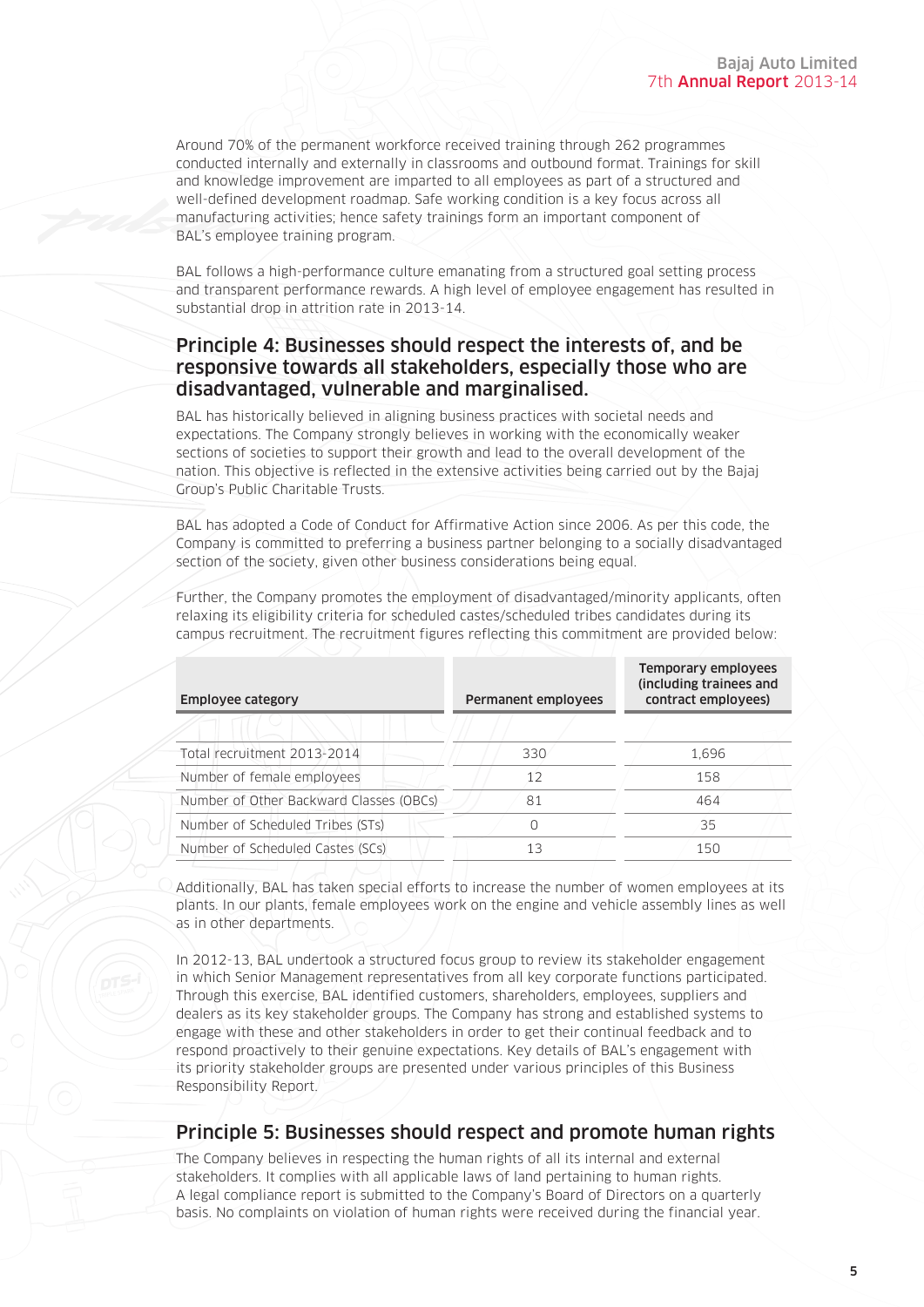#### Principle 6: Business should respect, protect, and make efforts to restore the environment

BAL is committed to the continual improvement of its safety, occupational health and environmental performance, and remains in full compliance with all applicable regulations in these aspects.

A Safety, Health and Environment (SHE) Policy, adopted by the Company, provides an overarching commitment and guidance to all of the Company's operations and activities. All manufacturing plants of BAL have undertaken various initiatives to reduce their environmental impacts. Some of the key initiatives are listed below:

| Akurdi Plant                                                  | <b>Chakan Plant</b>                                                                                                |  |
|---------------------------------------------------------------|--------------------------------------------------------------------------------------------------------------------|--|
|                                                               |                                                                                                                    |  |
| Zero discharge plant                                          | Installed rain water harvesting structure to<br>recharge rain water underground and certified<br>as water positive |  |
| Use of drip irrigation/sprinkler systems<br>for horticulture  | 5% reduction in specific energy consumption<br>over last year                                                      |  |
| Canteen waste generated is utilised for<br>bio-gas generation | Use of 5 star equipment                                                                                            |  |
| Water positive plant                                          |                                                                                                                    |  |
| Water less urinals                                            | Zero discharge plant                                                                                               |  |
| Installation of energy saving devices                         | Reduction in packaging material                                                                                    |  |
|                                                               |                                                                                                                    |  |
| <b>Pantnagar Plant</b>                                        | Waluj Plant                                                                                                        |  |
|                                                               |                                                                                                                    |  |

| Zero discharge plant                                                                | Minimum 5% Reduction in specific energy<br>consumption with respect to last year |
|-------------------------------------------------------------------------------------|----------------------------------------------------------------------------------|
| Installed 33 KV express feeder (continuous)<br>supply) to reduce diesel consumption | Zero discharge plant                                                             |
| Installation of energy efficient fan blowers                                        | 100 % recycling of industrial effluent                                           |
| Installation of natural gas line in<br>place of propane                             | Water positive plant                                                             |
| Installed two touch water tap dispensing system<br>in canteen and washrooms         | Rain water harvesting and ground<br>water recharging                             |
|                                                                                     |                                                                                  |

The emissions and waste generated from the four plants of BAL are within the limits as per the consent-to-operate provided to the respective plants by State Pollution Control Board. No show cause notice/legal notice was received from Central Pollution Control Board or State Pollution Control Board.

#### Principle 7: Businesses, when engaged in influencing public and regulatory policy, should do so in a responsible manner.

BAL assumes its industry advocacy responsibilities seriously and sincerely through its active membership in various national and international industry and trade associations. BAL keenly participates by putting forward its views on new standards or regulatory developments pertaining to the automotive manufacturing industry as well as the industry in India at large,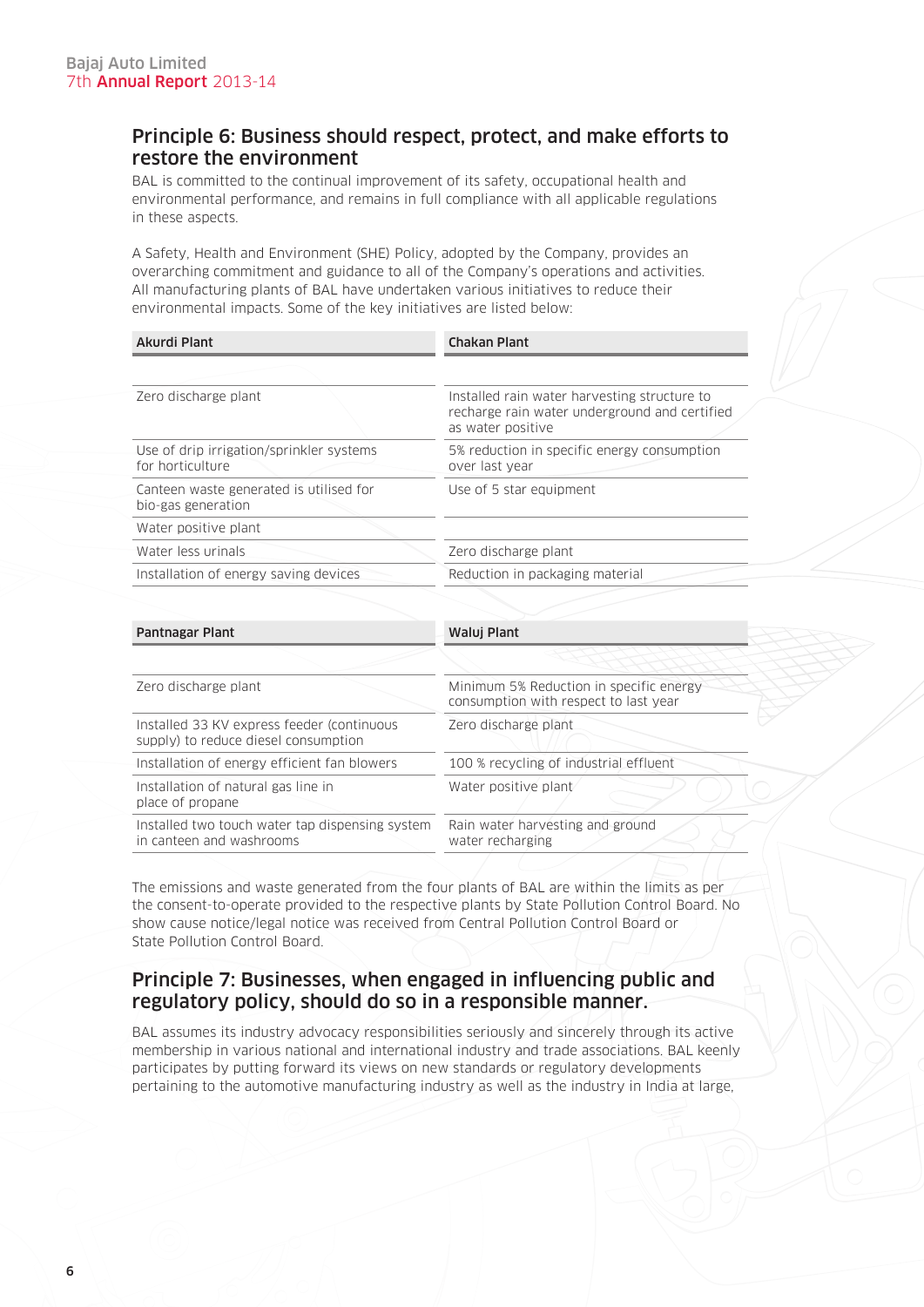broadly in areas concerning Governance and Administration, Economic Reforms, Inclusive Development Policies etc. Some of the key trade bodies where BAL is a member are listed below:

| <b>Key associations</b>                                  |  |
|----------------------------------------------------------|--|
|                                                          |  |
| Society Of Indian Automobile Manufacturers               |  |
| The Automotive Research Association Of India             |  |
| World Economic Forum                                     |  |
| Commonwealth Business Council                            |  |
| Confederation Of Indian Industry                         |  |
| The Advertising Standards Council Of India               |  |
| Federation Of Indian Export Organisations                |  |
| Indian Merchant Chamber                                  |  |
| TPM Club India                                           |  |
| CII Institute Of Quality                                 |  |
| National Safety Council                                  |  |
| Bombay Chamber Of Commerce And Industry                  |  |
| Quality Circle Forum Of India                            |  |
| Uttarakhand Productivity Council                         |  |
| Association Of Indian Automobile Manufacturers           |  |
| Forum Of Free Enterprise                                 |  |
| Mahratta Chamber Of Commerce, Industries and Agriculture |  |

#### Principle 8: Businesses should support inclusive growth and equitable development.

The CSR activities of Bajaj Group are guided by the vision and philosophy of its Founding Father, Late Shri Jamnalal Bajaj, who embodied the concept of Trusteeship in business and common good, and laid the foundation for ethical, value-based and transparent functioning.

The Company and Bajaj Group generally implement various CSR initiatives through its employees Welfare Funds and Group NGOs/Trusts/Charitable Bodies operating at various locations in the country. It also enlists the help of Non-Group NGOs, Local Authorities, Business Associations, Social and Philanthropic Organisations of repute and Civil Society, wherever deemed necessary.

The key contributions of BAL and Bajaj Group towards 'inclusive growth and equitable development' are summarised below:

#### 1. Affirmative action

The company believes that its success is interlinked with the well-being of all sections of the society and equal opportunity for all sections. The Company continues to ensure no discrimination of any type to socially disadvantaged sections in the work place. During the year under review, the Company recruited 2,026 new employees, of which 198 numbers (9.8%) belong to weaker sections of the society, in line with the affirmative action. At the end of the year, this percentage was 6.99%.

#### 2. Education

Under Public Private Partnership (PPP), the Company has undertaken the upgradation of four Industrial Training Institutes (ITI) - two in Pune, one in Pantnagar and one in Aurangabad. Constant efforts are made to ensure to improve quality of the institutes.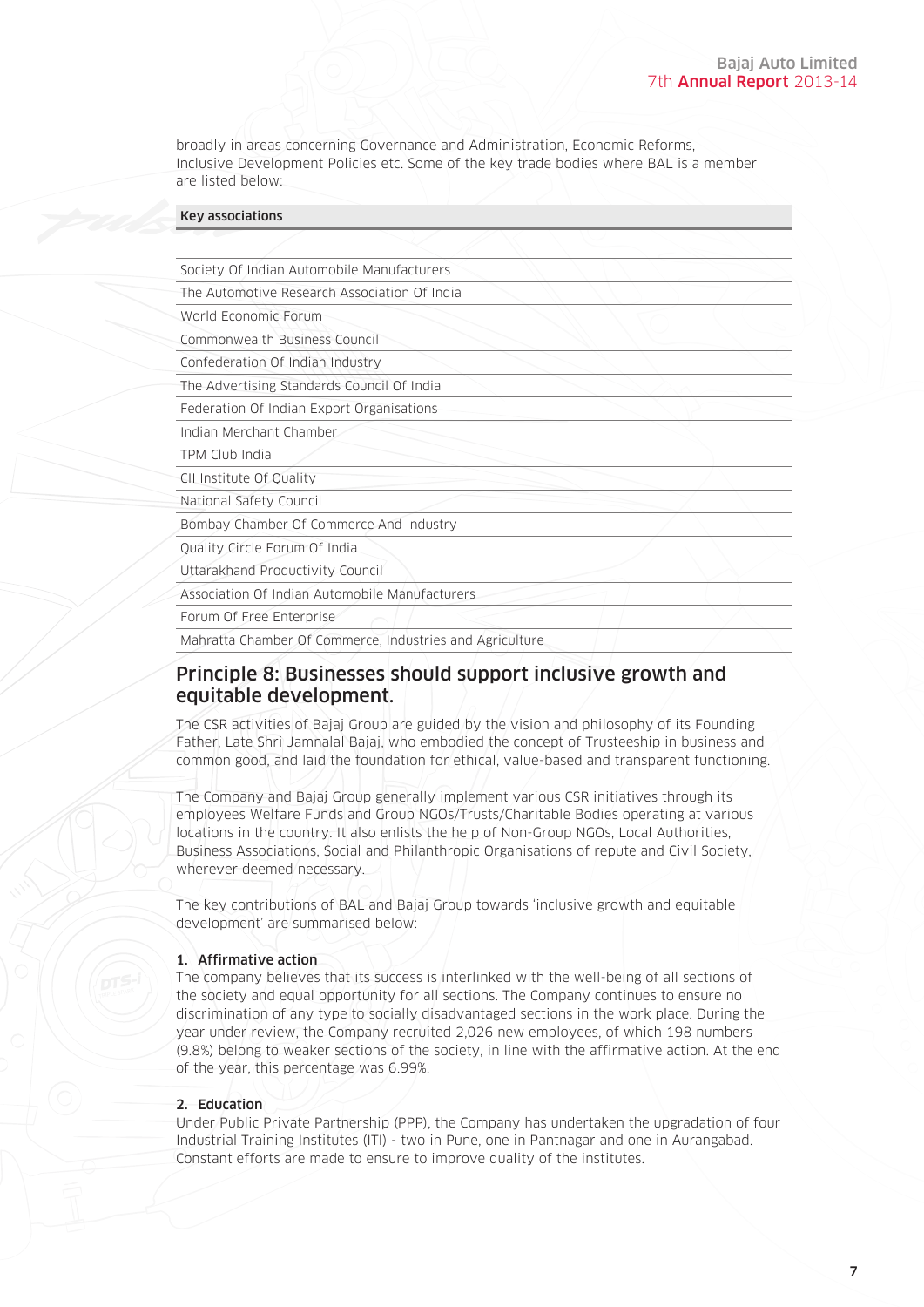Along with the Government and local industries , under Public Private Partnership (PPP), the Company has constituted an Institute Management Committee which oversees the continuous development at the four adopted ITIs. The Company has also continued to follow up with the concerned agencies for approval of required space in Aurangabad and in Haveli. At Ramnagar in Pantnagar, the total strength of students rose from 117 (in 2012) to 144 (in 2013).

#### 3. Health

The Government of India - Ministry of Health and Family Welfare - National Aids Control Organisation (NACO) now Department of AIDS control (DAC) and CII have initiated a Public Private Partnership (PPP) in order to provide better healthcare to AIDS patients. The Company has set up an Anti-Retroviral Treatment centre (ART Centre) at Yeshwantrao Chavan Municipal Hospital (YCMH) in Pimpri, Pune with the cooperation of Pimpri Chinchwad Municipal Corporation for HIV patients.

Since August 2008, the ART Centre has registered 9,434 patients with 5,286 patients under Anti-Retroviral Therapy. During the year 1,695 cases were registered. This centre is a benchmark for new centres and is the largest centre run by an industry under PPP. In view of the exceptional quality of performance, MSACS (Maharashtra State AIDS Control Society) has awarded a certificate of appreciation to the centre, recognising its excellence in performance in HIV care.

#### 4. Others

BAL encourages its employees to contribute towards the welfare of the society. In this regard, various programs are initiated at regular intervals. Few of them have been summarised below:

Blood donation camps were organised during the year at the plants in which 891 employees donated blood for the hospitals.

"Vastra Bhet" (Donation of used clothes): The company initiated a drive during "Joy of Giving Week" in October 2013 and organised a "Clothes Donation Drive" and collected 640 kgs of used clothes which were donated to needy people. It was a CII initiative wherein employees of BAL volunteered very enthusiastically to collect and dispatch the clothes to "Goonj", an NGO working in underdeveloped areas.

#### Principle 9: Businesses should engage with and provide value to their customers and consumers in a responsible manner.

BAL engages with its customers through various channels such as call centres, web based interface system known as "Customer Care Portal", dealer showrooms and service centres.

In addition to these formal channels, BAL has also utilised social media to interact with their customers, for their Pulsar products, through the Bajaj Pulsar Facebook page. This platform allows customers to interact with the Company regarding the products. The page is also used to share updates and information pertaining to new bike models. This forum enables an open and transparent interface to exchange information, and is used by customers to discuss models. The page has attracted more than 1 million fans, which is the largest for any motorcycle brand in India.

At BAL, safety features are given supreme importance- from design to use. With every product, an owner's manual is provided to a customer which contains comprehensive technical information, daily safety checks, fuel saving and safe driving tips and other dos and don'ts.

Every city has local sales and service support which works with dealers directly to resolve complaints related to sales and services, with the aim of delivering excellent customer service. Further, BAL has the highest number of service centres (around 4,200) across India, with the objective of providing services close to customer reach.